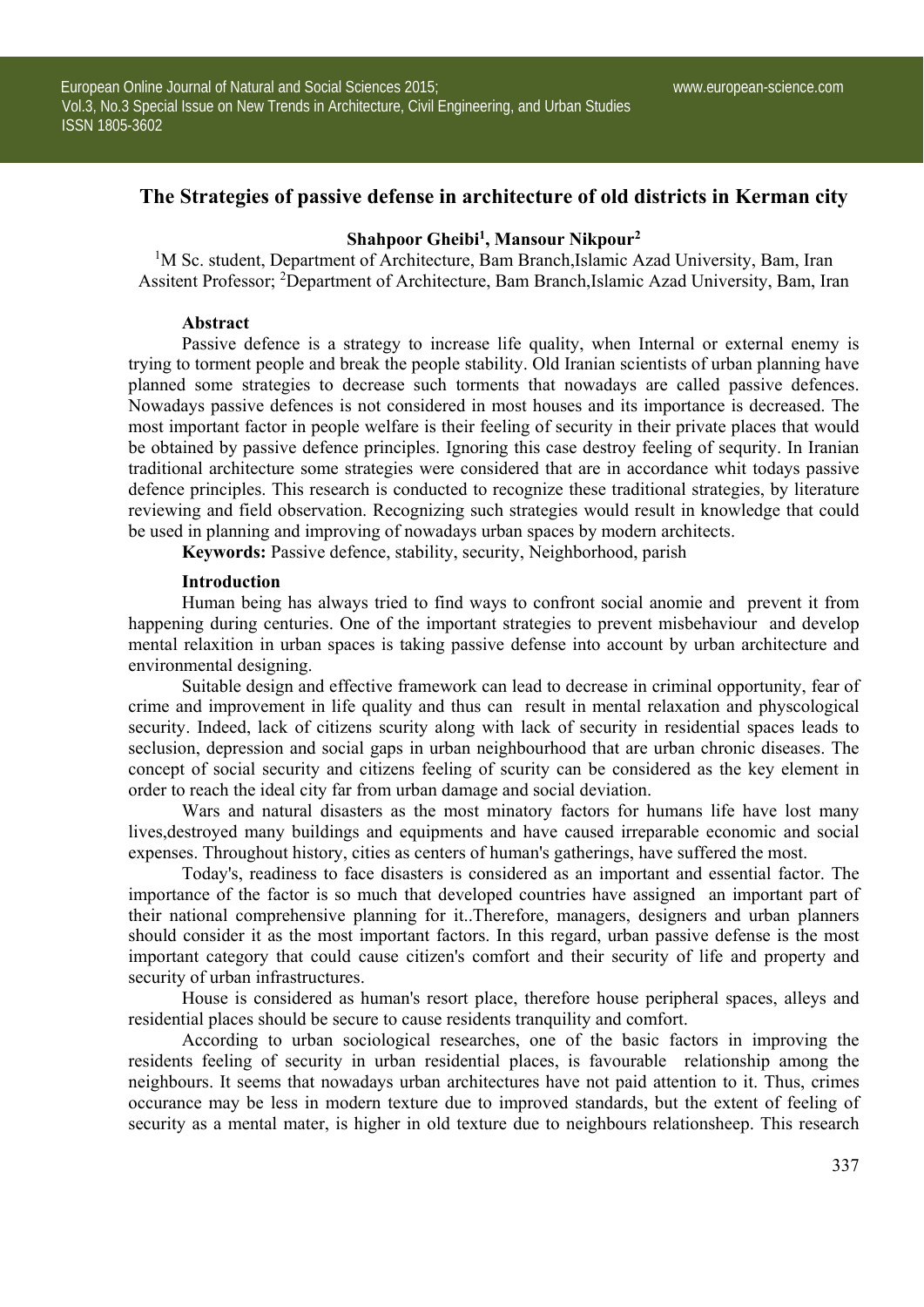was conducted in Kerman old districts to show the effective factors on neighbourhoods security, by regarding the concept of passive deffence.

## **Feeling of safty, security and protection**

According to Abraham Maslow categoryof human's needs, that is one of the most accepted one, safety and security is the second human need after biological needs, therefore it is essential to feel comfort and tranquility (Aynifar , 2002).

According to Maslow, when biological needs are satisfied, human being pays attention to safety and security immediately. These needs are closely related to social and physical environment capabilities (Salehi , 2008). The words safty and security in Persian are amiyat/imani that means to be safe. To have comfort and tranquility. To be safe from being raped or violated, being immune from assault and forcible seizure (Poor-Ahmad et al, 2012).

Safety and security depend on not being threatened and optimum utilization of opportunities (Khalili , 2002) and are called defense and protection of ourselves, our family, friends and property. In order to be safe from social abnormalities and psychological insecurity, passive defense can be considered to cause users tranquility by security of life and property. Passive defense is a set of actions that needs no war tools and by using them , we can prevent life and property losses (Zarepoor et al , 2011).

## *Effective factors on creating feeling of safety and security*

The purpose of architecture is preparation of comfort, tranquility and relaxation for users. Architecture can be considered as a key factor in producing feeling of safety and security and many factors are effective in this case such as environmental, textural, social, behavioural and cultural factors, and so on. In this paper, textural, social and cultural factors are studied.

Concept of defense: The word defense is padâfand that is made of two parts pad/pâd+ âfand. It does mean not fighting. Sadri-afshar and Hokmi translated it ad defense and explain that it is any action to prevent any enemy to attack or victory over any enemy (Sadri-Afshar and Hokmi, 1994). There are two types of defense: passive and active.

Active defense: active defense is direct confronting and facing enemy and using war tools in order to parry and neutralize offensive actions.

Passive defense: passive defense is the set of acts that are done without any war tools to minimize as less as possible, the life and property losses by enemy (Zarepoor et al, 2011). In this order, architecture and textural spaces can have effective role in producing the feeling of safty, security, tranquility and comfort of users.

#### **History of Kerman**

 Kerman is one of the ancient cities of Iran with a long term history that has been faced many events in various ages such as being captured by Nader Shah Afshar in 1160 AH (1747 AD), being capital in Safariyan dynasty 1133 AH (1721 AD). In 1209 AH (1794 AD) Kerman was captured by Agha-Mohamad-Khan-e Ghajar, after 4.5 months of Kermani resistance. The cruel King ordered to take out 20,000 pairs of Kermani people's eyes (Sorooshiyan , 1992).

Interestingly, this city has preserved its historical inheritance and its ancient texture. Kerman is one of five ancient and historical cities of Iran. There are many historical places in Kerman such as bâzâr (roofed markets), that is one of the longest straight Bazaar. It consists of Ganjalikhan complex, bâzâr-e-mesgar-hâ (markets of cupper makers), bâzâr-e- talâ forooshân (markets of Gold sellers) and beautiful masjed-e-jâme'e (central mosque) (Daneshvar , 2002).

Old parts (texture) of Kerman can be simile as a tree that bâzâr is its trunk and alleys as its branches, gathering center and residential places as its fruits. Roads can be described as its roots, because in ancient cities due to its trading function should be a part of trading net.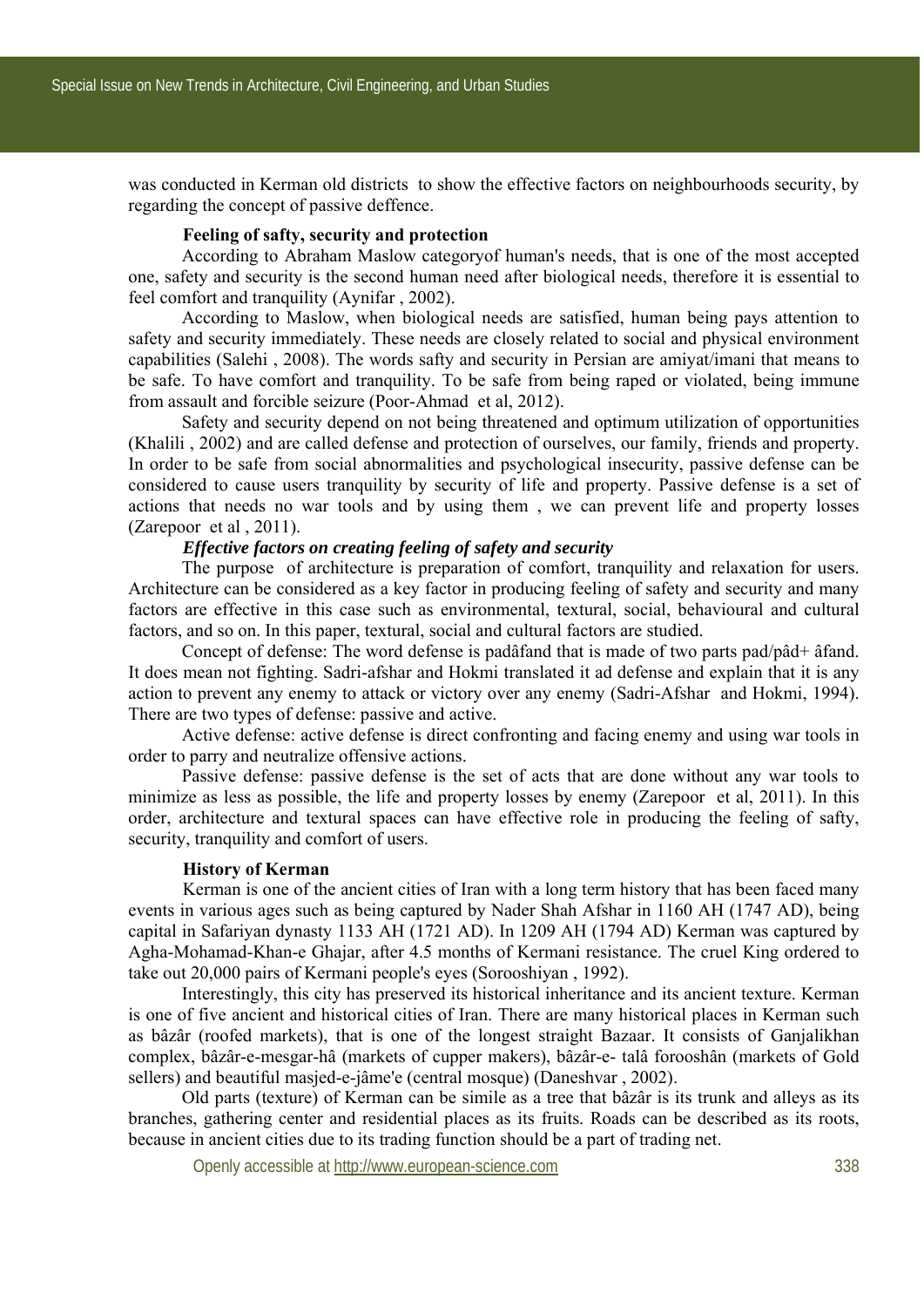During the medieval cnturies, due to these reasons,, cities are grown that were located along main roads and highways. In other words, because the most amount of income in the cities was obtained from trading, cities such as Rey, Shiraz, Bishapoor, Kerman and so on, they were located along main trading roads.

This city main axis (bâzâr) is main supporting and service provider of whole city. The axis that peopled walk in it, sell and buy, and reach social and economic centers such as kârvânsarâ-hâ (caravan-serai/ public house), mosques, schools, public bathrooms and so on. Finally, it reaches city gates. These centers indicate the importance of traders and craftsmen castes, in these centuries .

In medieval centuries, bazar was made of two sides of city main square, where central mosque and government palace were made. When benefits of these two poles were separated, governmental pole changed its place and transferred to city side. Thus, Bazar became the connecting link between governmental and religious poles.

Alleys and neighbourhoods as lateral axis form branches of the tree of urban texture. Alleys are meandrous due to both the organic texture of residential texture and also to prevent desert winds that cary dust and even soil. Water ways is another axises in traditional cities of Iran, especially Kerman.(Fig 1).



**Figure 1: Old city of Kerman** 



**Figure 2: Map of old city of Kerman**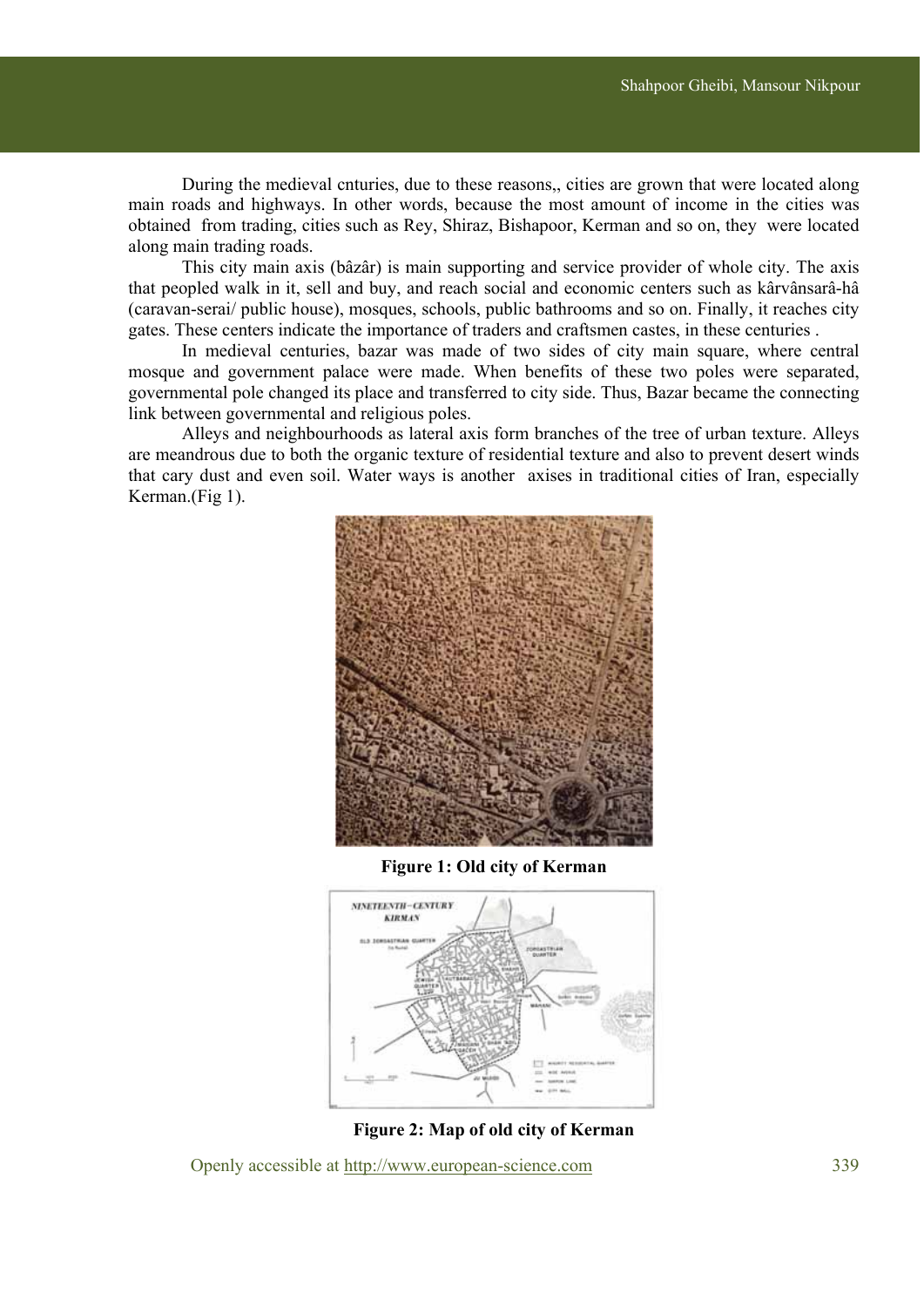Kerman city was protected by a wall all around it thaving 6 gates. There was a ditch outside the wall. Its width was 4-6 meters, and its depth was 6-8 meters.There were brike towers every 300 meters and in some places every 500 meters. Other towers and the wall was made of clay soil. The length of wall was nearly 10 kilometers (1.5 farsakh). Each gate has its suitable name (Fig. 2).

## **Strategies of passive defense micro and macro scales**

In macro scale, passive defense is studied by studying urban designing of Kerman. Kerman has frequently been attacked by foreign invaders. Therefore, governors and residents of this city have used patterns in urban designing to overcome these invasions that are called passive defense. nowadays.

 Clever strategies that have been used to prevent invasion of foreign invaders are a set of passive defense patterns that decreased as less as possible direct facing with enemies. These macro scale strategies have varied in various ages of history, and some important ones are mentioned briefly.

Ditches are regarded as the city external enclosure, tall wall all around the city, limited enterance and exit through 6 gates in specified day time, controlling external events by guardian towers, and continuous patrolling on defense wall, making governor castle on strategic high lands and defining districts and neighbourhoods regarding priorities in the era

Some examples of macro scale passive defense include using such priorities in urban arrangment to minimize probable losses, using safe and strategic places fot public and essential usage, sparating neighbourhouds according to specific standards to maximize unity and security, maximizing city self-sufficiency, and designing pass ways and urban spaces with priority of security against foreigners .

## **The study of the micro strategies of passive defense in microscale**

The main purpose of this research is to recognize and study the strategies of passive defense in micro scale (houses and neighbourhoods).Studying historical documents and field observation in historical parts has shown the following mentioned strategies for maximazing security of residents:

- Focusing on designing public spaces as bed and foundation
- Using various pass ways to separate accessibility and to increase security

 Narrow and flexuous alleys to slow down movement of enemy forcesMaking sâbât (rooms or roofs that were made as ceiling of alleys) in a height that prevents moving of cavalry or tall soldiers having long war tools.

 Elimination of free spaces in residential districts/neighbourhoods and using smaller spaces as neighbourhood space and designing the houses doors in this space to increase security

Designing closed alleys (impasse) to confuse the foreigners

One of the most important set of passive defense strategies is making houses with the priority of residents' security. The tricks that are used to increase life and property security of house residentsare sets of passive defense strategies that, in addition to increase in security, have other usages such as strengthening and decorating. As an example, the following can be mentioned:

1- Making tall external walls to minimize penetration (Figs 3 and 4).

2- Making spaces such as pirneshin (seats for old persons) outside the exit door and hashti (a octagonal room just behind the door of house. This room is connected to private yard by a door and a narrow pass way so that no one can see or hear the private yard from exit door) inside the exit door to filter the entrance in order to increase the security of house inside space (figs 5 and 6)

3- Minimizing the external openings and making interior openings (openings toward central or private yard) (Figs 7 and 8)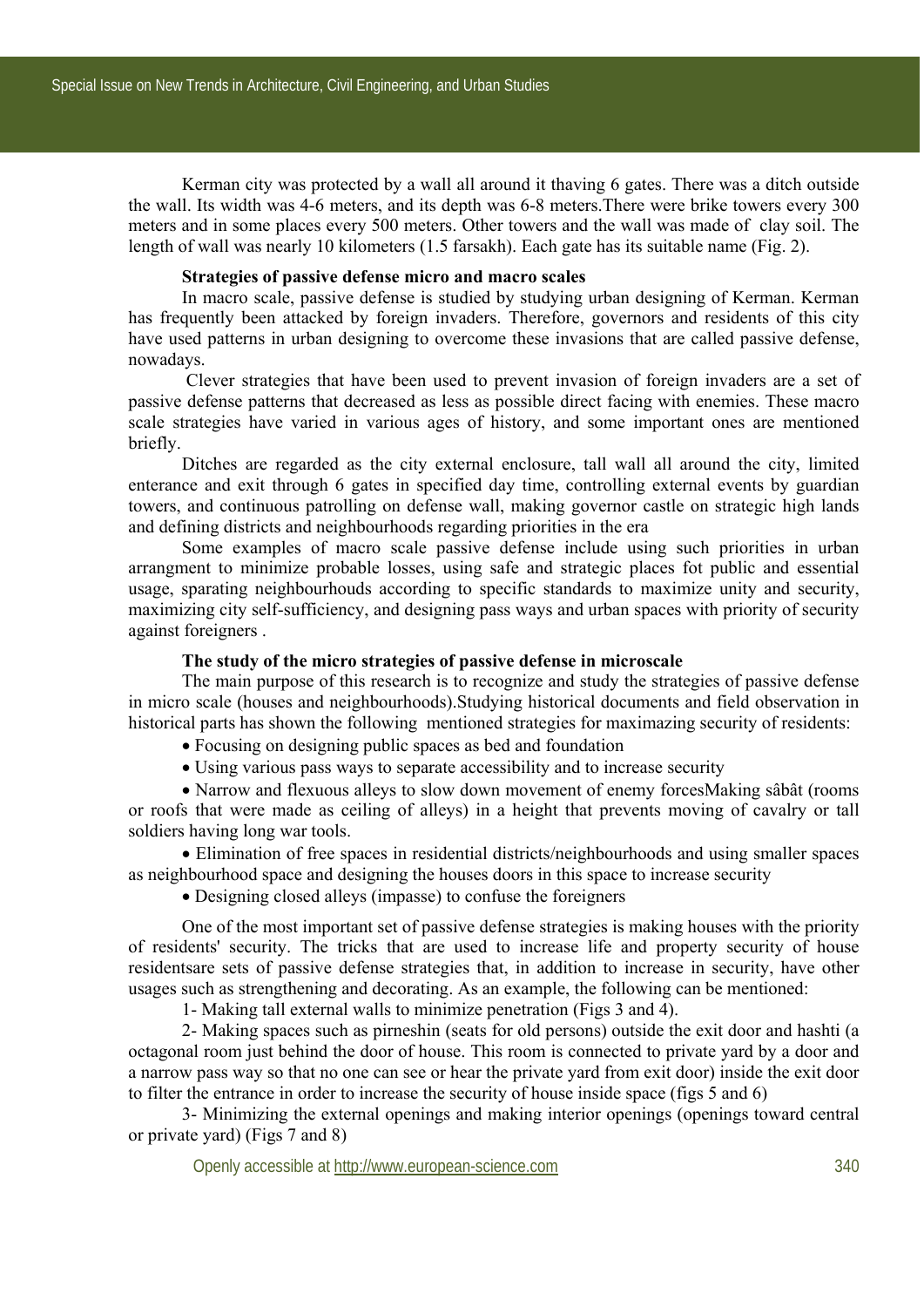4- When lightening and weathering from outside of house is essential, openings are located in the height of external surface that minimizes access from outside of house (Figs 9 and 10)

5- Using very little windows and ventilation opening so that prevents access from outside the house (Figs 11 and 12).

6- In some houses, there is a room upon hashti to observe outside the exit door

7- Installing special bricks that are called sharafi (observance/watching). These bricks are installed in upper edge of wall weakly, so that it would not bear weight of a person. Thus, if a person tries to go up the wall, the brick would not bear and he(she) would fall down (Figs 13 and 14).

8- Embedding a hollow space that is called sandoogheh in two places. In the place that a dome is connected to walls to fill the distance between dome and walls. The round place is made on 1-meter upper part of walls. Sandoogheh lighten the weight of wall and roof and also it would be destroyed if a person tries to go up the wall.

9- Level of inner space (central and/or private yard) of house is lower than level of alley that is called godâdâl bâghcheh. Thus, the distance between the edge of roof and bottom of yard is too much that a person can jump down. The Sharafi bricks would fall down and thus prevent a person to go down by rope (Fig 15).

10- Etrance of houses were made near each other in the neighbourhood space that provide the possibility of more control (Fig 16, 17 and 18)